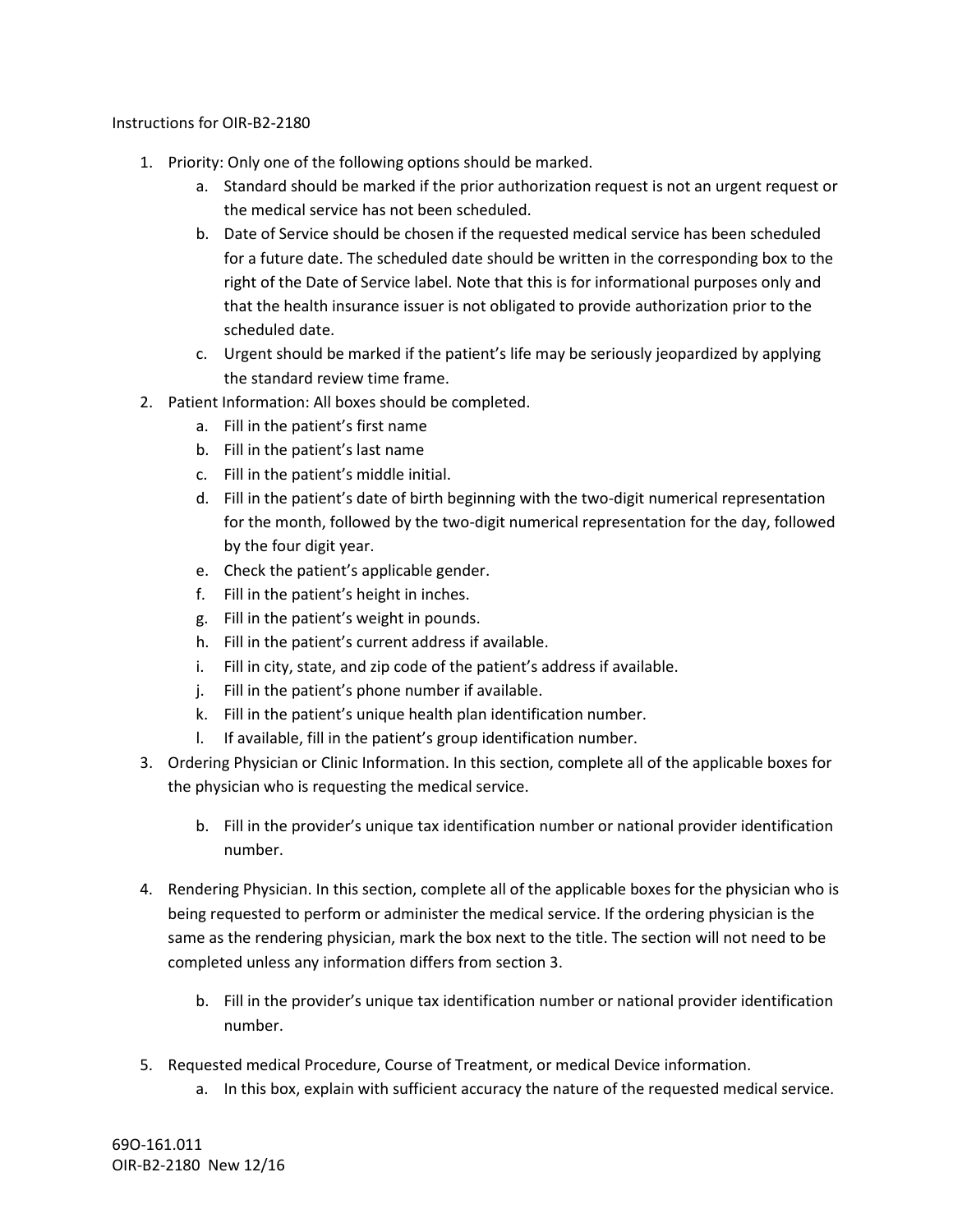- b. Write the Setting or CMS Place of Service Code. Additionally, mark the box to the right of where the requested medical service will be performed or given.
- c. If Other was marked in 5.a., write where the requested medical service or device will be given.
- 6. HCPCS/CPT/CDT CODES. In this section you should explain the CMS Healthcare Common Procedure Coding System Code, Current Procedural Terminology Code, and or the Current Dental Terminology Code, whichever are applicable and necessary to determine which medical services or procedures are being requested.
	- a. Enter the most current International Classification of Disease Code used to classify and code the diagnoses, symptom, or procedure applicable to the patient's condition.
	- b. Explain the CMS Healthcare Common Procedure Coding System Code, Current Procedural Terminology Code, and or the Current Dental Terminology Code, whichever are applicable and necessary to determine which medical services or procedures are being requested.
	- c. Provide a description of the code used in 6.b.
	- d. Provide a medical reason for requesting the medical service.

Other Clinical Information – If necessary attach other relevant guiding documentation to the request. This does not call for the submission of all documents, just those necessary to make a decision on the request. If this is an out of network request, provide an explanation and attach it to the request.

- 7. This section should be completed in the event the requested medical service does not fall within the other sections. A description of the nature of the medical service requested and corresponding details should be completed to fully convey what is being requested. Examples of other services may include, but are not limited to, rehabilitation services and home health care services.
- 8. This section should be completed if prescription medication is being requested.
	- a. Fill in the diagnosis name and code of the condition the prescription drug will be used to treat.
	- b. Detail the medication requested.
	- c. Detail the strength of the medication requested.
	- d. Detail the dosing schedule of the medication requested, including the length of therapy.
	- e. Detail the quantity per month or quantity limit of the medication requested.
	- f. Check the appropriate box and explain if necessary.
- 9. Previous Services or Therapy (Including Drug, Dose, Duration, and Reason for Discontinuing Previous Therapy). This section should be completed if the patient has had previous therapy relating to the medical service being requested. All relevant previous services or therapy should be explained. If there is not enough space, attach another sheet to explain other therapies. If additional guiding documentation is necessary to explain the previous therapy or treatment, that should be attached as well. Include any reason for discontinuing the previous services or therapy.